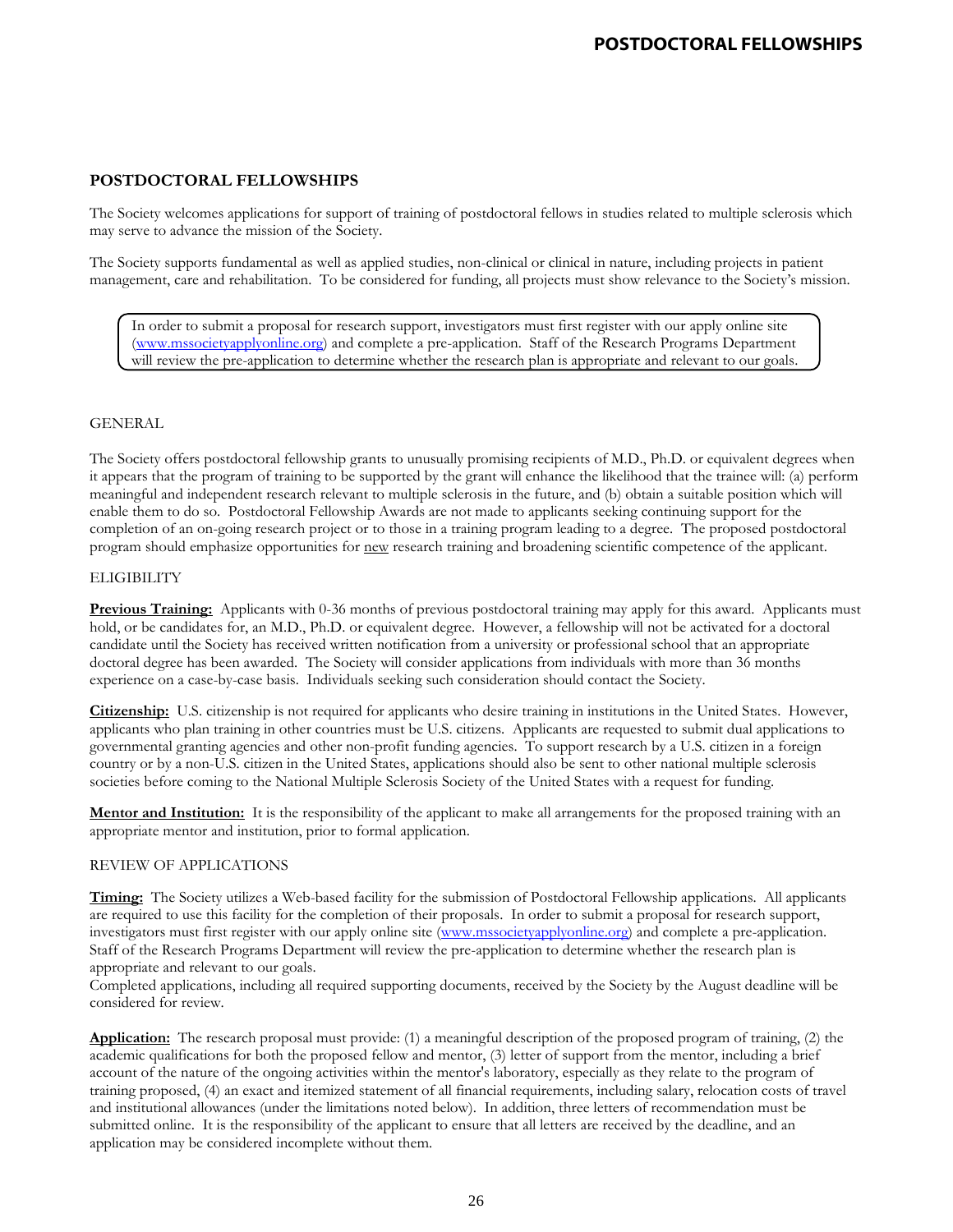**Interview:** Each applicant must agree to be phone interviewed by a member of the Advisory Committee on Fellowships or its designee. This is an integral part of the evaluation of all applications and may not be substituted with other means of communication.

**Review Group:** All applications are reviewed by the National MS Society's Advisory Committee on Fellowships.

#### CONDITIONS OF AWARD

**Duration of Fellowship:** Fellowship support will not be provided for more than three years. The Society is willing to consider requests for reinstatement of a fellowship interrupted by military service, maternity leave or other major events.

**Salary:** The salary levels requested for each year of the fellowship award must be based on the Society's salary scale listed below. The amount of the salary must relate to the applicant's professional status and previous training and experience. The current annual salary for postdoctoral trainees is determined by the number of FULL years of relevant postdoctoral experience at the time of appointment. Relevant experience may include research experience, internship, or residency. No additional funds for fringe benefits or indirect costs are allowed. The current salary scale for Society's Postdoctoral Fellows is as follows:

#### **Salary Scale for the National MS Society Postdoctoral Fellows**

| <b>Years of Relevant Postdoctoral</b> |               |
|---------------------------------------|---------------|
| <b>Experience</b>                     | <u>Salary</u> |
| Less than 1                           | \$41,576      |
| 1                                     | \$43,792      |
| $\overline{2}$                        | \$46,954      |
| 3                                     | \$48,807      |
| 4                                     | \$50,635      |
| 5                                     | \$52,812      |
| 6                                     | \$54,899      |
| 7 or more                             | \$57,361      |

The salary for each additional full year of salary support is the next level in the salary structure. Institutions may not modify the salary schedule to provide support less than the salary levels listed above. However, institutions may supplement the fellow's salary (see below).

Supplementation or additional support to offset the cost of living may be provided by the awardees institution but must not require any significant obligation from the trainee. The extent of supplementation must be stated in the application, and the Society must be notified of subsequent additional support. Fellows may spend up to 10% of their time in teaching or clinical duties, if appropriate. However, it is the intent of this fellowship award that the majority of the fellow's time will be spent on the approved Society's training program.

Similarly Society postdoctoral salaries may be used to supplement other support to reach the total amount recommended by Society Advisory Committees. Under no circumstances may the conditions of salary supplementation interfere with, detract from, or prolong the trainee's approved Society's training program.

Awards are paid to the training institution on an annual quarterly basis. The fellow, the mentor, and the grantee institution will each be advised by letter of the duration and amount of the award and will be provided with a budget that reflects the approved expenditures for each grant year. Payment of subsequent years is dependent upon a) availability of funds; and b) receipt, review, and approval by the Society of annual financial and research progress reports. Fellows are considered employees of the institution and their salaries are paid by the institution according to the payment policy and schedule of the institution.

**Relocation Costs:** Funds to cover the cost of travel to the institution where the training is provided are available but only for the fellow and not for family members or for transportation of household belongings. The relocation costs must be requested at the time of application and the amount requested must be comparable to economy class transportation by air or equivalent.

**Institutional Allowance:** An allowance of no more than \$7,850 per year may be made to help institutions defray the costs of providing the fellow's training, but only when such funds are requested in the original application and approved by the Society. These funds should be used primarily to help underwrite the costs of individual medical insurance for the fellow, either by enrolling the fellow in a group plan, or turning over the funds to the fellow to help pay for his/her independent plan. These funds may not be used to cover medical insurance for the fellow's spouse or for family members. Travel to scientific meetings,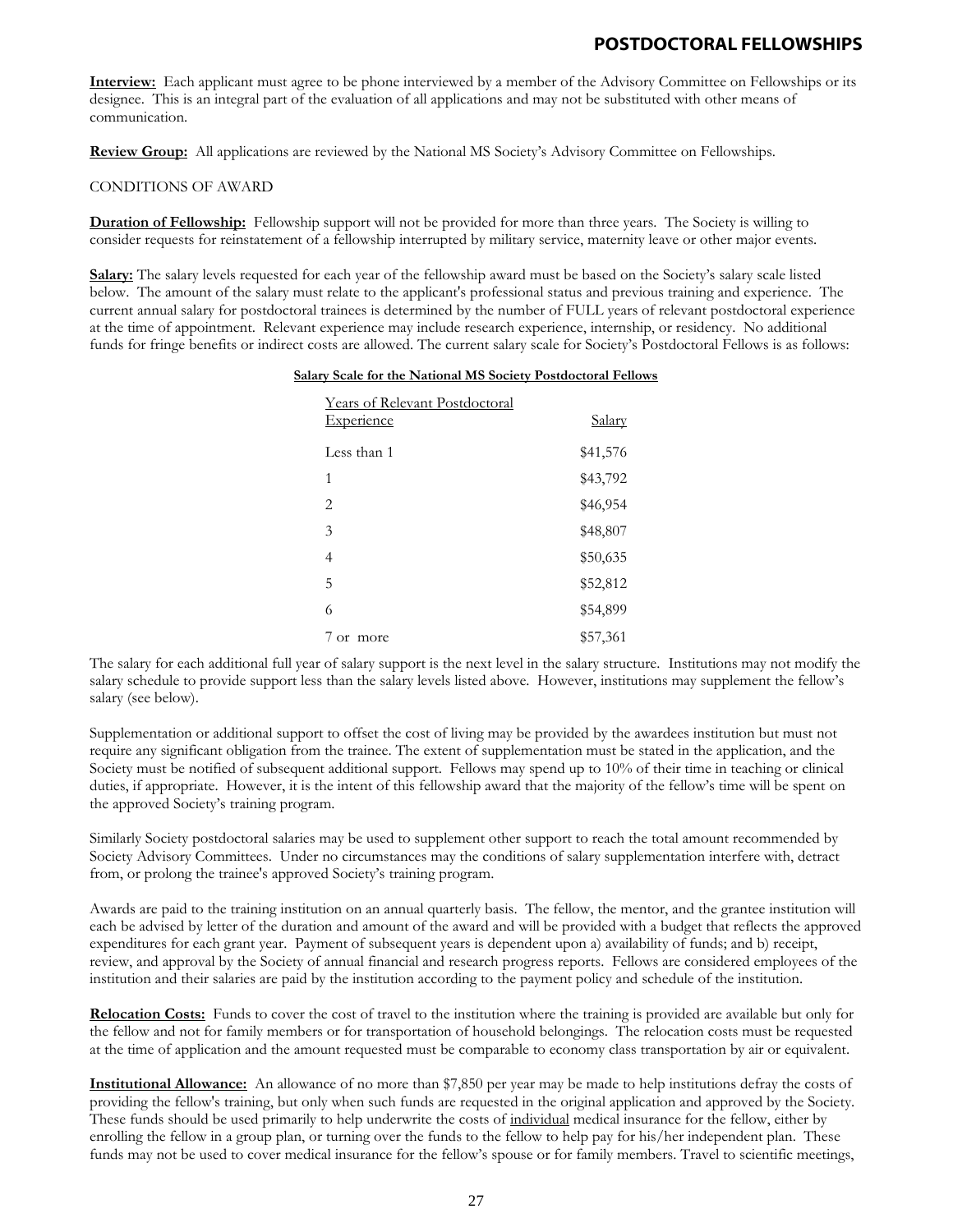research supplies and related expenses, may be paid from the balance of the institutional allowance. No other funds are provided to defray the costs of research or training. Funds may not be used to offset any tuition or other similar fees. Purchase of personal computers is not an allowable expense.

**Tykeson Conference on MS for National MS Society Fellows and Faculty Awardees:** Through a generous contribution from Mr. Donald Tykeson (active volunteer and member of the Society's National Board of Directors), the National MS Society will hold a meeting of Society's fellows and faculty awardees on alternate years. All Society's fellows and faculty awardees whose awards are active at the time of the conference are required to attend at the Society's expense. The goal of this meeting is to improve the sharing of research information among the Society's awardees, develop a sense of community among our investigators, strengthen their commitment to MS, and establish new collaborations among these investigators.

**Unexpended Funds:** Any unexpended funds remaining at the end of each award year may be carried over to the next year. Unexpended funds remaining at the termination of the award must be returned to the Society.

**Change in Terms of the Award:** Any change to the conditions of an award, including a change in the direction of the research project or in the level of activity by the fellow or mentor, requires prior approval by the Society. Failure to notify the Society will be considered grounds for revocation of a postdoctoral fellowship award.

**Transfer of a Fellowship Award:** The transfer of an award from one institution to another along with transfer of the fellow cannot be made without prior approval in writing by the Society. A new application face sheet and budget request will be required from, and must be approved by, the new institution. For research involving human subjects and/or animals, written approval from the new institution's Institutional Review Board and/or the Animal Care and Use Committee must be received prior to initiation of payment. In addition, the original institution must submit an acceptable report of expenditures and return all unexpended funds to the Society before a final transfer can be made. No interruption of financial support should be involved if the request to transfer the award is received by the Society at least 90 days prior to the anticipated date of transfer and the financial report is submitted from the original institution prior to the transfer date.

**Change of Mentor:** If the fellow's mentor becomes unable to continue the supervision of the fellow's training, a replacement may be named by the sponsoring institution pending the prior approval by the Society. Any fellow considering a change in mentor for other reasons must notify the Society in writing to obtain prior approval. In the event that the fellow is unable to continue with the approved postdoctoral research project with a new mentor, the fellowship award is non-transferable and the award will be terminated prematurely.

**Personnel Policies:** Fellows are not considered employees of the National Multiple Sclerosis Society but rather of the institution where the training is provided. The fellowship is to be administered in accordance with the prevailing policies of the sponsoring institution, including vacations, sick leaves, holidays, etc.

**Non-Research Activities:** Postdoctoral fellowships are awarded to support training in research and are not intended to support clinical training directed toward the completion of internship and/or specialty board certification or as a substitute for funding the conduct of research ordinarily provided by research grants. Similarly, postdoctoral fellowships cannot be used to provide support for individuals whose primary responsibility is teaching and/or service, although fellows are allowed to spend up to ten percent of their time in teaching or clinical duties, if appropriate.

**Termination of a Postdoctoral Fellowship:** Whenever a fellow or a mentor elects to terminate a postdoctoral fellowship on a date prior to that indicated in the letter of award, the Society must be notified immediately in writing of the action taken and of the date involved. Grounds for revocation of a postdoctoral fellowship will be deemed to exist: (1) if a fellow is unable to carry out the research at the original institution; (2) if a mentor requests in writing that the fellowship be terminated because of unsatisfactory performance by the fellow; (3) if a fellow requests in writing that the fellowship be terminated for any reason; (4) if the fellow's mentor becomes unable to continue the supervision of the fellow's training and a replacement acceptable to the Society is not named within 30 days by the sponsoring institution; (5) if the fellow changes any aspect of the award from that which was originally approved by the Society, including the mentor, the department, the institution and/or the specific aims of the research studies, without prior notification and approval by the Society; (6) when annual reports of progress and recommendation for continuation are not received from both the mentor and the fellow within one month of the end of each award anniversary year; or (7) for a cause established by due process of law or as a consequence of an institutional review committee's determination of fraud or malfeasance.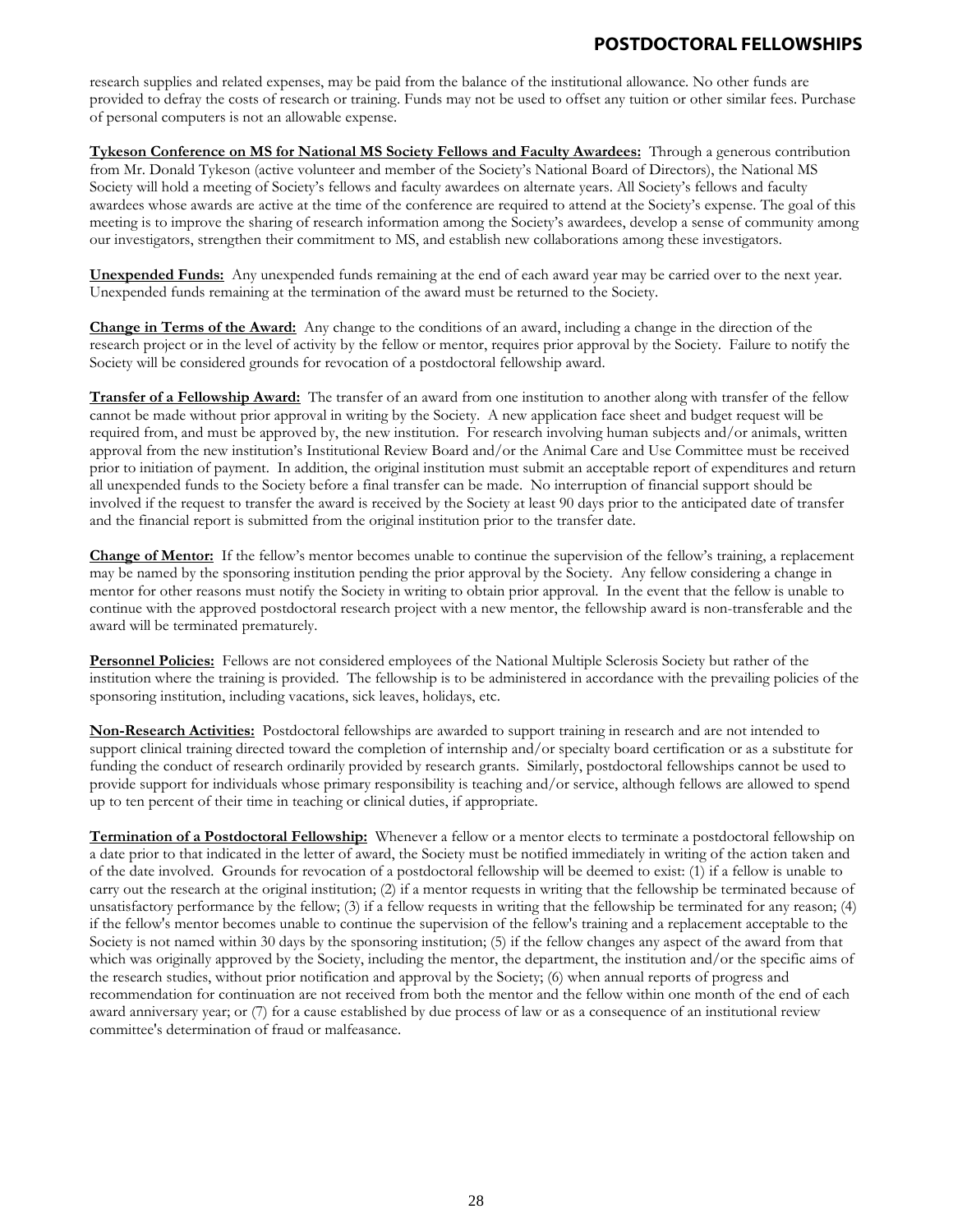## CARRYOVER OF FUNDS TO A FACULTY POSITION

If a postdoctoral fellow obtains an independent position or its equivalent before the termination of the awarded fellowship period, remaining funds from the fellowship award may be carried over to the new position as a National MS Society research grant. Funds may be used for salary or rebudgeted for research expenses.

Prior to conversion to a research grant, the following documents must be submitted to the Society for review:

- 1) A formal request for conversion to a research grant
- 2) A final fellowship progress report, including a letter of support from the mentor confirming the faculty appointment and a final financial report from the postdoctoral institution.
- 3) A completed transfer document including a detailed budget for the faculty support period.
- 4) A letter of support from the chair of the department at the institution of employment, which details the nature of the appointment, the institutional resources, and the financial support provided to the new faculty member
- 5) Other supporting materials, including relevant institutional review body details (e.g. IRB and/or IACUC approvals, etc.)

If the conversion to a research grant is approved, it is expected that the fellow will continue the previously approved research plan.

### ACCOUNTING PROCEDURES

**Annual Financial Reports:** A brief account of the expenses made for each fellowship award is due before each anniversary date during the term of an award. Any unexpended funds remaining at the end of each award year may be carried over to the next year. Forms and instructions for this report will be sent with the annual progress report by 30 days before the anniversary date of the award.

**Final Financial Reports:** A full account of all expenses made for a fellowship award is due within 90 days of the termination of the award. Any unexpended funds remaining at the end of the award must be returned to the Society. The form for this report will be sent with the final progress report and must be forwarded by the fellow to the financial officer of the awardee's institution. These forms are self-explanatory.

**Bonded Financial Officer:** The Society requires that the financial officer administering grant funds be bonded. Unless otherwise indicated in the application for an award, it is understood that such officials are bonded as a prerequisite to assumption of office.

#### PROGRESS REPORTS

## **Over the term of the award, the Society requires several different types of progress reports from recipients:**

1) **Annual Progress Reports:** For Fellowships awarded for more than one year, the fellow must submit every twelve months an acceptable report of research progress. As part of this report, the mentor must submit a letter of evaluation with a recommendation for continuation. This report is due before each anniversary date during the term of an award along with a copy of the current approval letter from the IRB and/or IACUC. Approximately one month before the end of a funding cycle, the Society will email forms and detailed instructions for completing the progress report. Attached to the completed report should be reprints or pdf files of all published reports as well as preprints of all submitted manuscripts, which include research results obtained under the fellowship. Manuscripts will be respected as privileged communications.

Award payments to the institution will be discontinued after each twelve-month period pending receipt of such reports, unless the Society receives prior notification of an acceptable reason for the delay of such reports. When such reports become overdue by three months, the postdoctoral fellowship grant will be terminated automatically as of the date when the report was due. Grants so terminated will not be reactivated.

2) **Final Progress Report:** The fellow and the mentor are expected to submit separately a final report of progress to the Society within 15 days following the termination of the award. Approximately one month before the termination date, the Society will email forms and instructions for completing the progress report. The final report must include a summary of work conducted during the final year of support and the entire term, a statement describing the overall benefits of the training experience, future plans, and any new contact information.